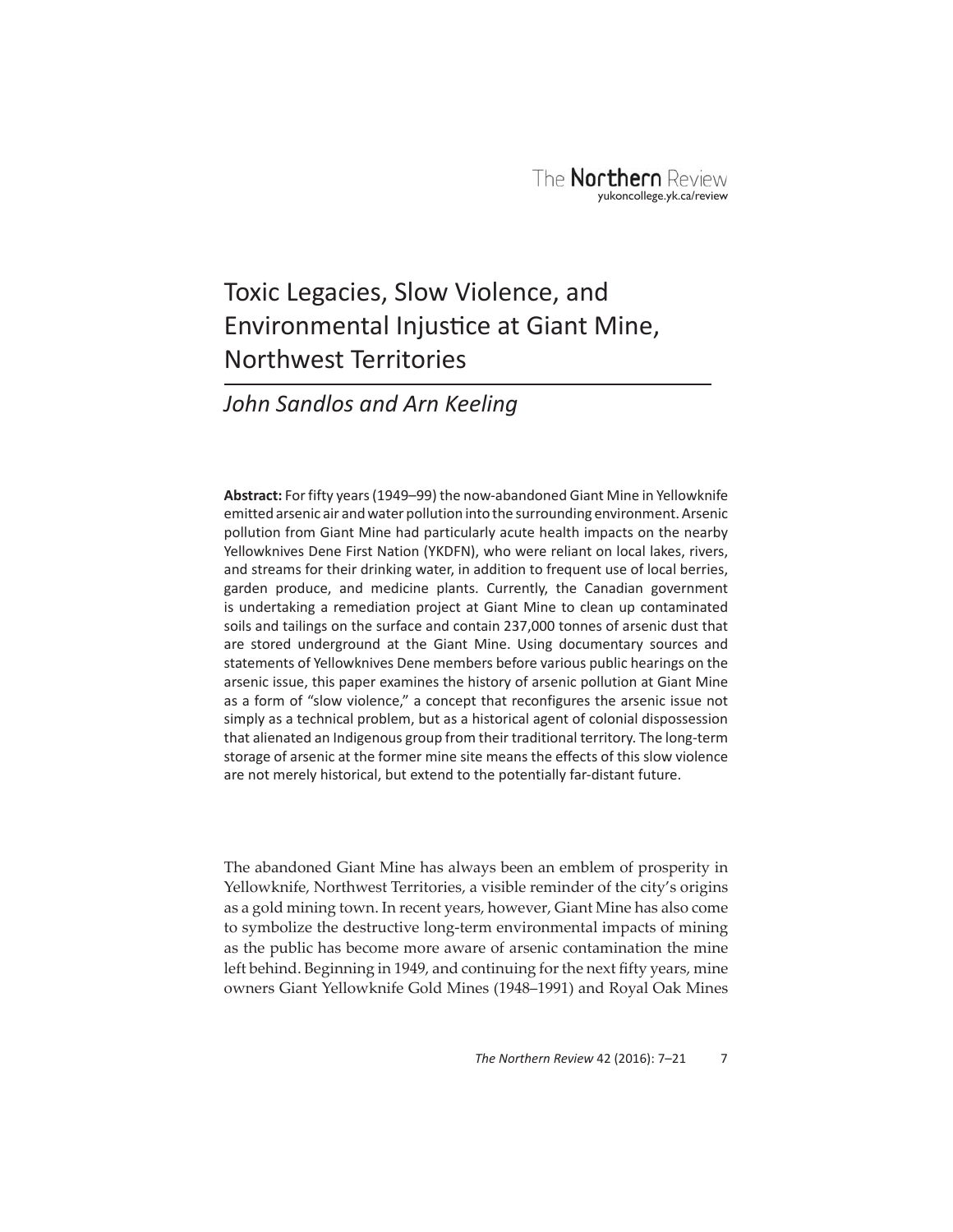(1991–1999) spewed arsenic trioxide, a highly toxic by-product of goldore roasting, into the air and waters surrounding the mine. Arsenic also entered the surrounding environment through tailings impoundments and treated mine water deposited into a local creek that drained into Great Slave Lake. Over the years, the company partially reduced emissions with the installation of electrostatic precipitators and with the construction of a "bag house" filter in 1959, but arsenic continued to be released to the atmosphere for decades afterwards.

While mitigating the worst air pollution in the short term, this technological solution meant that over the next fifty years the company collected 237,000 tonnes of arsenic trioxide dust that it stored underground in fourteen old mining stopes or specially built chambers. In 1999, Royal Oak went into receivership and the Canadian government inherited the liabilities at what is increasingly described as Canada's worst longterm contaminated site (Sandlos and Keeling 2012; Auditor General of Canada 2012). The sheer scope of current contamination problems can be measured partly in the nearly billion-dollar cost estimated for remediating the site, including surface clean-up and stabilizing (through freezing) the underground arsenic chambers (CBC News 2013).

The story of Giant Mine is not only one of failed technological solutions and the dangers of short-term thinking. The history and contemporary legacy of Giant Mine underlines the intersections of environmental pollution and racial inequality—in this case, the impact of pollution on the Yellowknives Dene First Nation, the area's Indigenous people. The historical geography of arsenic contamination in the Yellowknife region reveals the unequal "pathways of exposure" of Yellowknives Dene people to arsenic. While airborne arsenic and landscape contamination potentially affected both the Indigenous and settler populations alike, Yellowknives Dene people were uniquely exposed to contamination because of their reliance on local land and water resources for their subsistence. This pathway of exposure led to specific (and tragic) health consequences for some local Dene individuals, but just as importantly, pervasive arsenic pollution has also produced a persistent, long-term landscape of exposure for Dene land and communities. For the Yellowknives Dene, the environmental injustice of arsenic contamination is reflected not only in stories of sickness and death (as tragic as these were), but also in the profound feeling of alienation from a landscape that had, in effect, been colonized as a pollution sink for southern economic interests.

Traditional environmental justice scholarship has emphasized the distributional aspects of environmental harms, particularly through the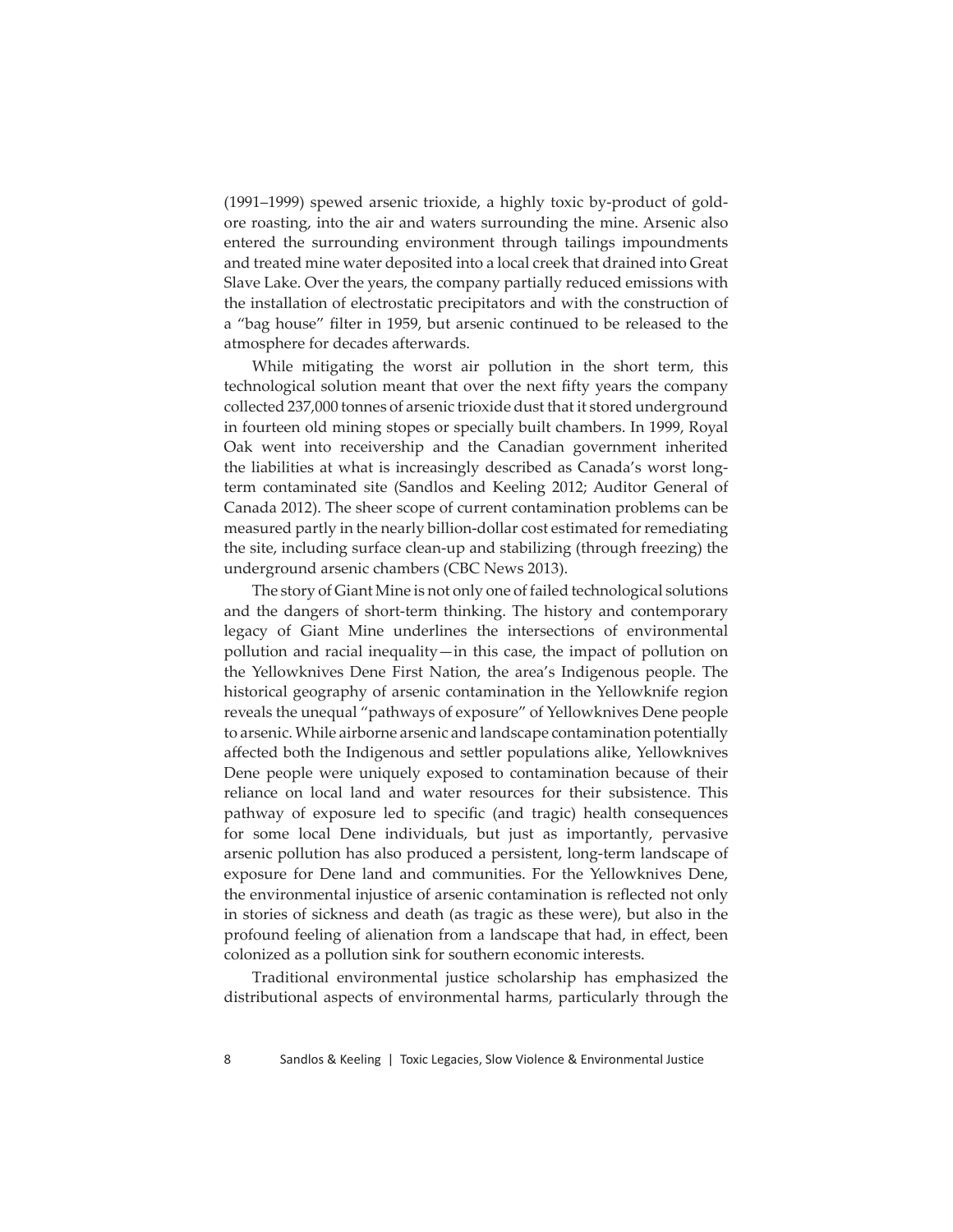siting of industrial facilities in racially segregated or poor communities. More recently, however, scholars and activists have highlighted broader historical and geographical processes—class formation, technological development, regulatory science, and the political economy of resource development—that contribute to environmental injustices (Walker 2009; Nash 2006; Murphy 2008; Mittman et al. 2004). Highlighting the roots of environmental injustice in these broader processes, literary scholar Rob Nixon (2011) has argued that toxic contamination is a form of "slow violence" among the poor, often difficult to recognize in comparison to more immediate and spectacular forms of violence and displacement. Nixon's account of Indigenous activism and writing surrounding episodes of toxic contamination highlights the challenges of representing the "pervasive but elusive violence of delayed effects" from pollution (Nixon 2011: 3).

This article examines how the slow violence of toxic contamination at Giant Mine produced environmental injustice in a northern Indigenous context. As with other Indigenous communities in North America, at Yellowknife pollution and landscape degradation intersected with the legacies of colonialism and the geographies of social inequality, highlighting the ongoing and mutually reinforcing quality to the effects of each in producing environmental injustice (Langston 2010; McGregor 2009; Keeling and Sandlos 2009; Mascarenhas 2007; Rosier 2006). The "wastelanding" of Navajo territory by uranium mining in the United States Southwest, documented by Traci Brynne Voyles, powerfully illustrates these links. Voyles situates the production of contaminated Indigenous lands and bodies within processes of settler colonial territorialization that discursively and materially reconfigured Navajo lands as both empty "wastelands" and as resource frontiers amenable to modern industrial exploitation and pollution (Voyles 2015). In this account, the politics of contamination is necessarily a politics of land as well as a politics of bodily exposure to toxins, whether acute or chronic. Landscapes of exposure, in this view, map onto landscapes of dispossession. As in the Navajo case, for Dene people the politics of pollution and health is inextricably intertwined with the land (Parlee et al. 2007; Gibson and Klinck 2005). Toxicity and contamination are best understood as exposures registered not only at the level of individual bodies (as in, say, a dose-response model), but also as an alienation from land and culture, a form of dispossession and loss of health tied to the inability to safely and confidently use local land and water resources (cf. Schlossberg and Carruthers 2010; Goodall 2006; Kirsch 2001, 2006). Drawing on historical documents, community-based research,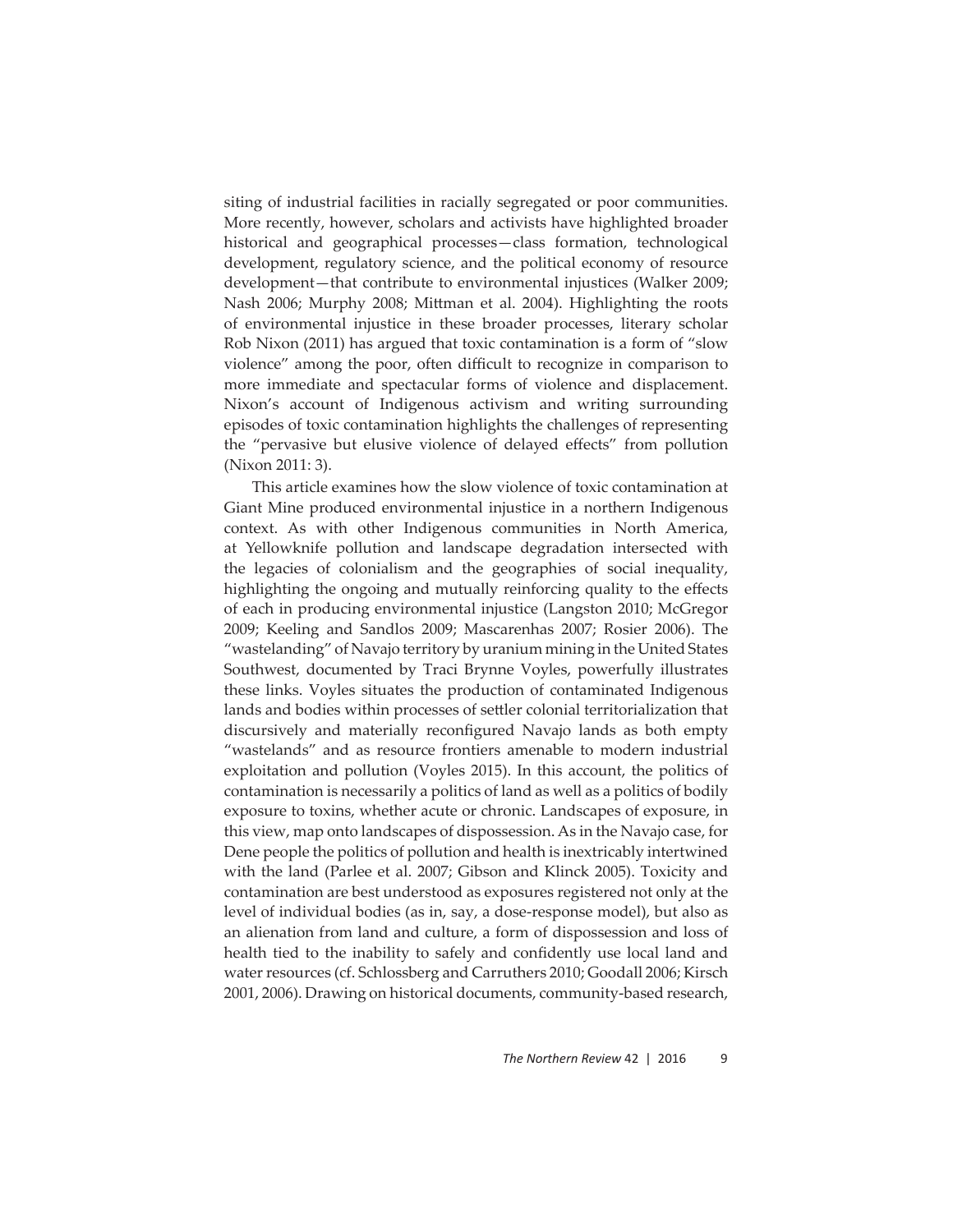and public hearings and workshops, our research with the Yellowknives Dene underscores how, in their struggles for recognition of their Giant Mine pollution experience, they draw connections between the legacies of colonial dispossession, land degradation, and the slow violence of toxic contamination faced by the community in the present—and, potentially, the long-term future. For the Yellowknives Dene, remediating Giant Mine not only entails a technical solution to the arsenic contamination problem, but must also address colonial histories of dispossession and displacement. Healing the land, and providing compensation for past and future losses of water and local resources, has become an important means to reconcile with the environmental injustices of their recent past.

#### **Poisoning the Land and People**

The arsenic that ultimately contaminated the land and people of Yellowknife was not an introduced element, but rather it was mobilized from its geological context in local rock. Although the gold deposits initially mined in the area contained no arsenic, the ore bodies at Giant Mine contained gold primarily in arsenopyrite formations. The bulk of this arsenic-laden (also termed refractory) ore required crushing and roasting before cyanidation in order to extract and recover minute particles of gold from the mineral matrix; this roasting process also produced the highly toxic compound arsenic trioxide, which formed a fine white dust as it condensed. As Giant Mine moved to full production in the late 1940s, arsenic was rapidly mobilized into the local environment through both roaster stack emissions and tailings. In its first few years of operation, before the first pollution controls were implemented, Giant Mine released an incredible 7.26 tonnes per day of arsenic trioxide from its stack; nearby Con Mine, with a slightly different roasting process, contributed two to three tons more (De Villiers and Baker 1970, 3–5).

The arrival of Giant Mine coincided with dramatic social, cultural, and economic changes experienced by the Yellowknives Dene (Weledeh) people. The Yellowknives Dene have a long history of occupation and traditional use of the land and resources of the north Great Slave Lake region and barrenlands to the east. Though they participated in the fur trade and later adhered to Treaty 8 with the Canadian government in 1900, it was mineral exploration and development activities beginning in the 1930s that brought extensive changes to these land-based lifeways and settlement patterns (Yellowknives Dene First Nation 1997; Abel 1993). As Elder Michelle Paper has stated, "people love the land but mining has changed the land and made it dangerous" (Alternatives North 2011).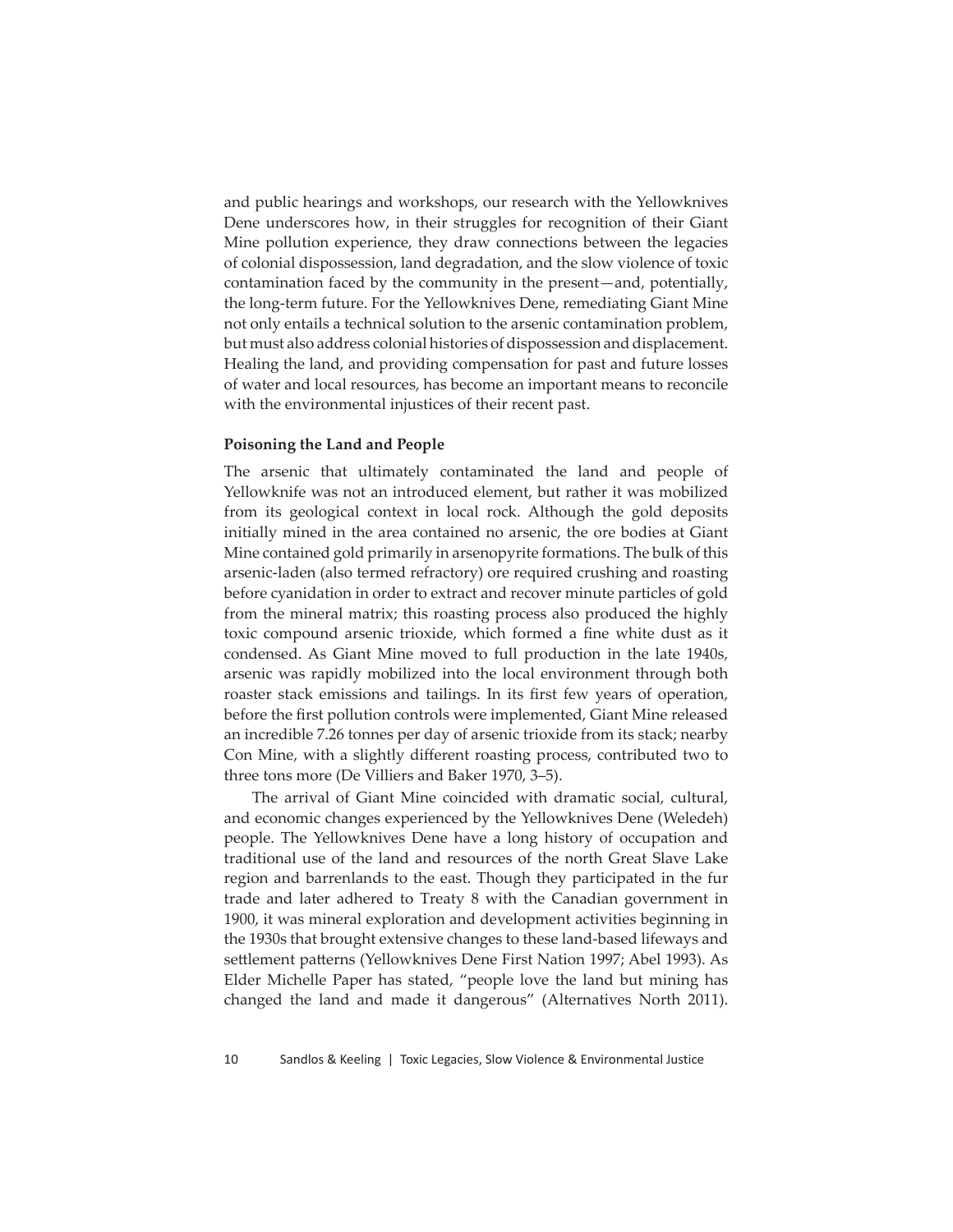Paper was among the last elders who remembered life before the mining era in the 1930s, when the Yellowknives remained relatively isolated from outsiders, their small camps on Yellowknife Bay located away from the main fur trade shipping routes along the Mackenzie and Slave rivers. Although some Yellowknives (including Paper) found work among the prospectors and miners that flooded the area in the mid-1930s, the advent of the mining era represents the signature colonial moment in this First Nation's history, a time when the rapid influx of settlers irrevocably altered the land and produced pollution that undermined the local economy based on fishing, hunting, trapping, and gathering.

The mining company's comprehensive pollution of the local environment worked in tandem with socio-economic marginalization to inflict tragedy on the Yellowknives Dene community (later named Ndilo) adjacent to Yellowknife on Latham Island. Located a short distance from the mine across Back Bay (Fig. 1), this predominantly Indigenous settlement emerged as some Dene people, who had long occupied the area seasonally for fishing, hunting, and berry picking, began to settle near the town of Yellowknife (Yellowknives Dene First Nation 1997). Initially an informal settlement, Ndilo (and its sister settlement Dettah further to the south across Yellowknife Bay) remained unserviced long after the new municipal government provided sewerage and water supplies to Yellowknife proper (at a new townsite located farther from the mine) in the 1940s. Ndilo residents relied on snowmelt, lake, and stream water rather than on municipal supplies.

Arsenic trioxide is undetectable by taste and smell and does not readily degrade. In the absence of cleansing rains in the region's dry environment, the arsenic dust that the company dispersed from the Giant Mine stack accumulated on the land (in summer) and especially on snow during the long, cold northern winters. In the spring, a pulse of snowmelt mobilized months' worth of arsenic deposition, carrying it into local surface waters (Kay 1968, 655–657). This pollution, combined with the Yellowknives' reliance on snowmelt for drinking water, resulted in at least one confirmed case of acute arsenic poisoning: the April 1951 death of a two-year-old Dene boy on Latham Island. Local health authorities subsequently posted signs around Latham Island and published warnings about the pollution in the local newspaper, but such English-language warnings were unlikely to reach Dene people who could not speak or read English (at this time, few would have received formal schooling), and who, in any case, lacked ready access to alternative water supplies (Sandlos and Keeling 2012).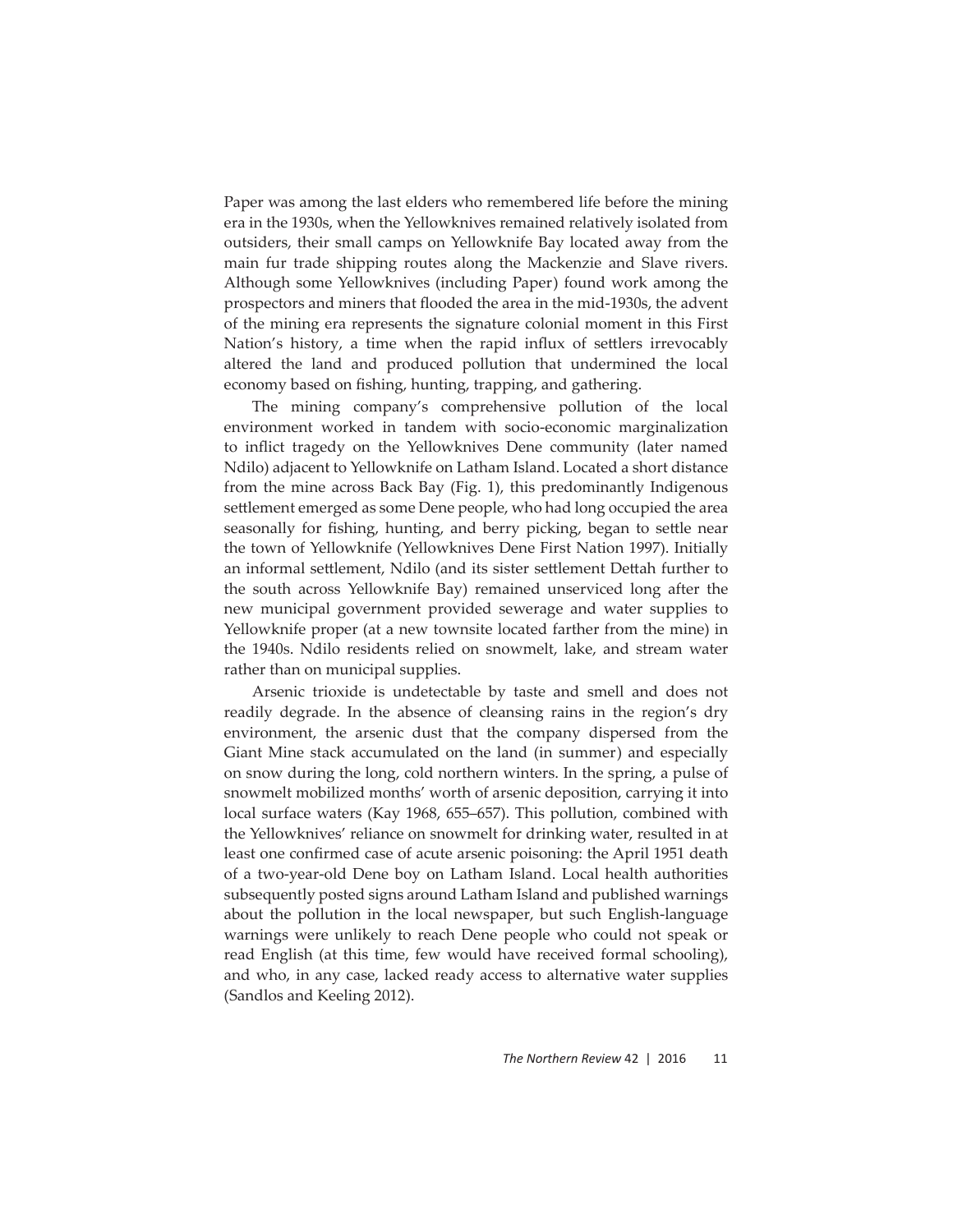

Figure 1. Yellowknife, Giant Mine, and the Dene settlements of Ndilo and Dettah. Map by Charlie Conway.

Yellowknives Dene oral history accounts suggest other deaths, as well as the sickening of elders in particular. Animals, too, were affected: Dene Elders recall sled dogs that died or lost their hair after travelling on the land, and settler communities in Yellowknife also testified to the poisoning of local domestic animals (Yellowknives Dene First Nation 1997, 52). Decades afterward, the sickness and death remained potent and painful memories for many Yellowknives Dene, and memories of the arsenic crisis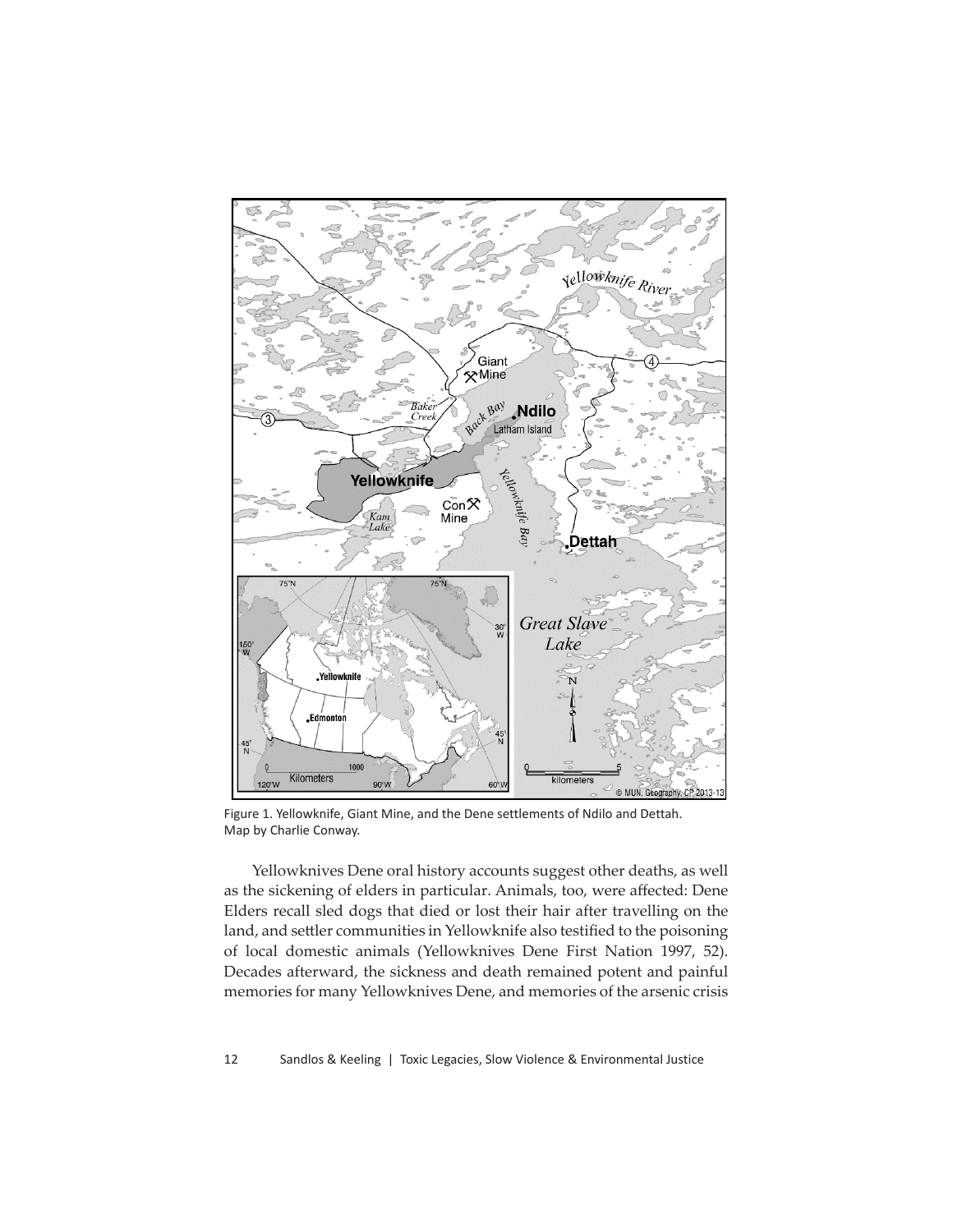of the 1950s form the core narrative of the community's encounter with gold mining. Although the precise dates and number of fatalities vary in oral testimonies, numerous sources recount the impact of the pollution and sickness on the community. For instance, at the September 2012 public hearings on the proposed Giant Mine Remediation Plan, former Chief Fred Sangris recounted,

> [O]ur story goes back in 1950s, when one of the worst things that ever happened to us—and we still have good memories of it in our community; we still talk about it in Dettah and N'Dilo is that two (2) children, two (2) Dene children, lost their lives because somebody gave the mines a permit to go ahead and use many of the arsenic into the atmosphere and sulphur trioxide and arsenic in the land use permit. And then somebody else gave them a permit, water licence, to release a lot of ammonia into the water.

> This really … devastated our lives. Not only that two (2) Dene children lost their lives, but around Yellowknife Bay there were so many dead fish floating around the shorelines. Many of the old people who I heard stories from said they were crying, there may not be any fish around Yellowknife Bay. '51/'52 was the worst years for us.

> And then in 1969, an Elder in N'Dilo passed away, mysteriously, very quickly passed away. The community asked that there be an autopsy. So the hospital here came to our aid and took a sample of her hair. She was poisoned to death. She had arsenic level in her hair that was ten (10) times higher than normal. She got poisoned from arsenic. (MVEIRB 2012a: 246–47)

In this period, for the Yellowknives Dene, the violence of contamination was anything but "slow." It was associated with the rapid invasion of their traditional territories by prospectors and gold miners, the establishment of mines and a settler community on lands long used by Dene for travel and resources, and the poisoning of their land and people beginning in the late 1940s. Social marginalization and environmental conditions combined to create a unique pathway of exposure to arsenic for Dene people. Public authorities, concerned with ensuring minimal expense and disruption to production for the mining companies, ignored the threats posed by arsenic contamination to Dene communities, settling instead on a strategy of ineffective warnings and minimal water-service provision. While the mine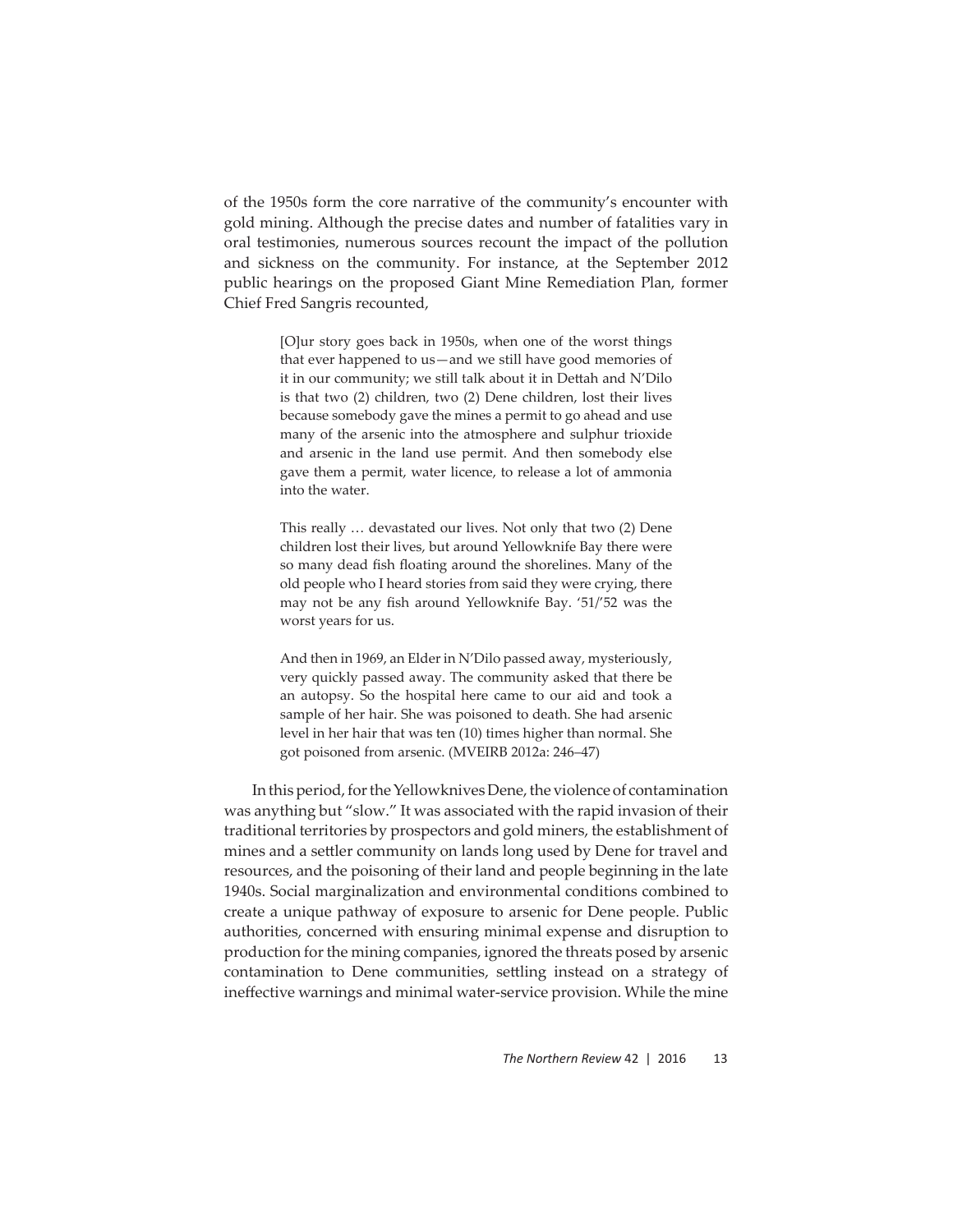was forced, eventually, to reduce arsenic emissions, a significant amount of toxic material was still being loaded into the local environment through much of the 1950s (De Villiers and Baker 1970). Ultimately, uncertainty surrounding the subacute effects of arsenic exposure and adherence to a dose-response model of toxic exposures, which assumed that there was a safe level of arsenic for humans, allowed health official and regulators to overlook the potential health hazards of continual low-dose exposure. Regardless, maintaining gold production remained paramount, as public health officials ignored the frequent "spikes" in contamination associated with seasonal runoff and other pollution events.

As a result, subsequent decades saw the region become a landscape of chronic exposure through long-term arsenic contamination. In spite of haphazard pollution-control efforts and arsenic-exposure studies, controversy repeatedly flared over environmental pollution (Tataryn 1979). Episodes of hair testing and sampling, particularly of Yellowknives Dene children, contributed to a pervasive unease in the community about health and contamination, and in the 1970s, Yellowknives leaders protested having to pay for water trucked to the community so people would not drink contaminated water (Tataryn 1978). For the Yellowknives, the lands and waters that had sustained their lives and culture had become a source of danger, alienation, and uncertainty, compounding the negative effects of settlement life, residential schooling, hunting regulations, and the growth and modernization of Yellowknife that accelerated in the 1960s.

#### **Pollution, Remediation, and Memory**

In recent years, stories of the historical poisoning and contamination of the land have received renewed attention among the Yellowknives Dene, as the community confronts the massive challenge of remediating the closed and abandoned Giant Mine site (Sandlos and Keeling 2015). At public workshops, hearings, and in reports generated in conjunction with the environmental assessment of the remediation project, Yellowknives elders and other residents of the communities of Ndilo and Dettah articulated their experience of contamination from Giant Mine (e.g., Yellowknives Dene First Nation 2008). While the acute poisoning episode of the 1950s was often addressed, this testimony also emphasized the long-term, broad-scale impacts on Yellowknives' land and lifeways. In a traditional knowledge report compiled for the environmental assessment, many elders placed arsenic contamination into the wider context of mine development and the historical loss of access to land and resources (Yellowknives Dene First Nation Land and Environment Committee 2005). Elders recounted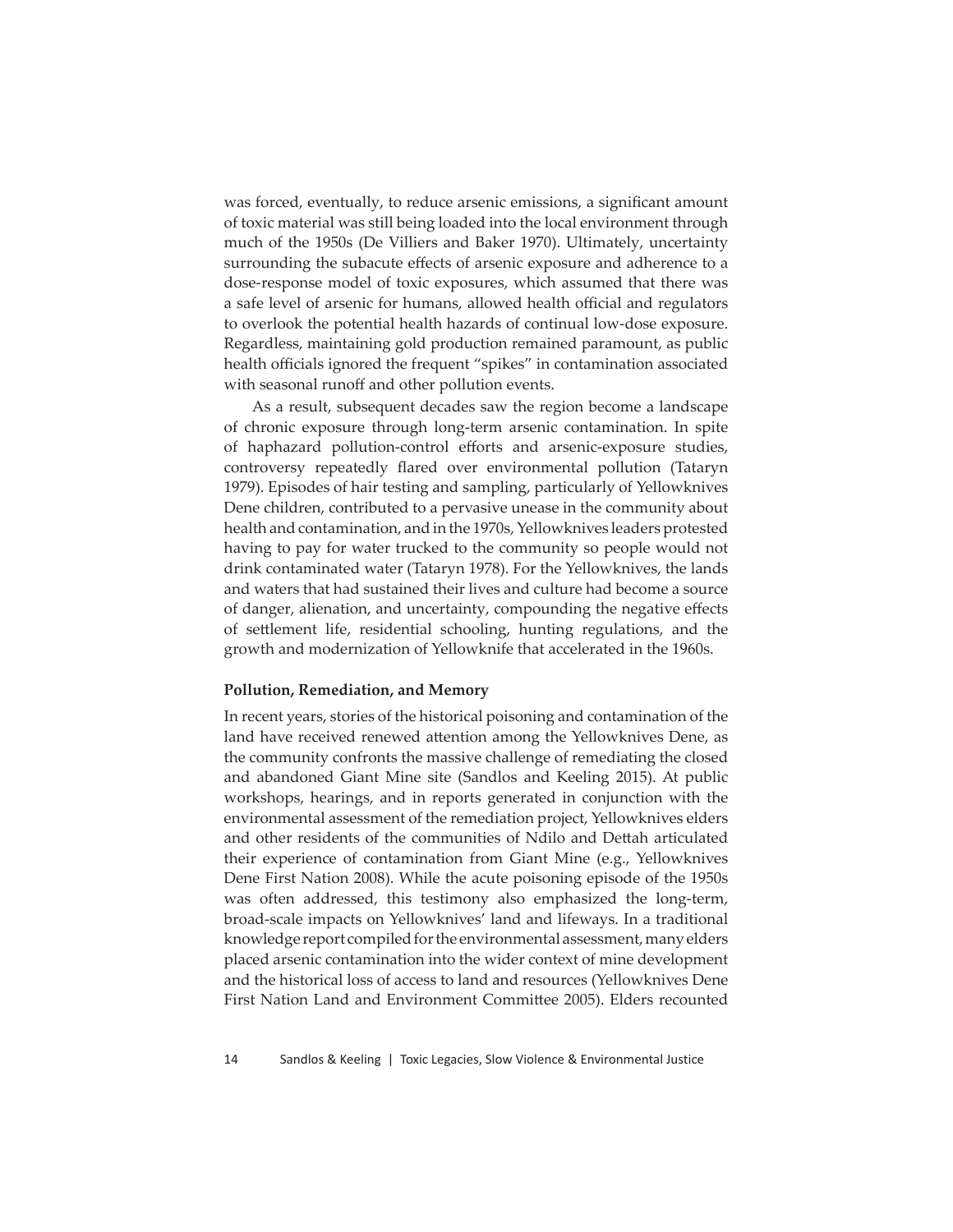how, before mining, Dene people avoided disturbing the areas around the mine and the Yellowknife townsite, as they were known as productive areas for game and berry picking; these areas were now inaccessible and/or contaminated by the mine. The mouth of Baker Creek, a stream rendered virtually lifeless by mine waste during the mine's operation, was remembered as a productive fishing site. Isadore Sangris's thoughts on the impact of the mine are similar to many others:

> As a result of the mines in the area, the land has been wasted, destroyed, and contaminated. Mining has occurred for more than fifty years and a lot of damage has occurred. The water is contaminated; rabbits and grouse are contaminated; the Dene people have become very cautious of eating tradition[al] foods because of the heavy contaminants in the water, land, and air. The contamination even destroys trees, marshes, habitat, and wild berries. All things that the Dene people want to use but cannot anymore. The land here cannot sustain them anymore. The Weledeh do not fish in the bay anymore; instead, they go to Wool Bay, they have to go to communities far from the mine to get their fish and water fowl. (Yellowknives Dene First Nation Land and Environment Committee 2005, 20)

In Sangris's and other Yellowknives' testimony, the intersection of the "slow violence" of arsenic contamination with the historical geographies of settler colonialism becomes powerfully apparent. In the often wideranging testimony of elders, mention of specific events such as the poisoning of the child and of sled dogs are interspersed with many other themes: treaty-making (and treaty obligations) with Canada, changes from seasonal occupancy to year-round settlement in the region, the discovery of gold and the arrival of prospectors, or the loss of access to land-based resources such as berries and moose. At the remediation plan hearings in 2012, Fred Sangris, for example, highlighted the impacts of arsenic on the fishing culture of the Yellowknives:

> No Yellowknives Dene fish on that Yellowknife Bay todaynobody—because we're afraid we're going to be next ... getting cancer and getting that sickness. We have to go thirty (30) miles out to fish beyond Dettah. But nobody's compensate us for the devastation and—and toll it's taken on our lives in the community. Nobody apologized. Nobody.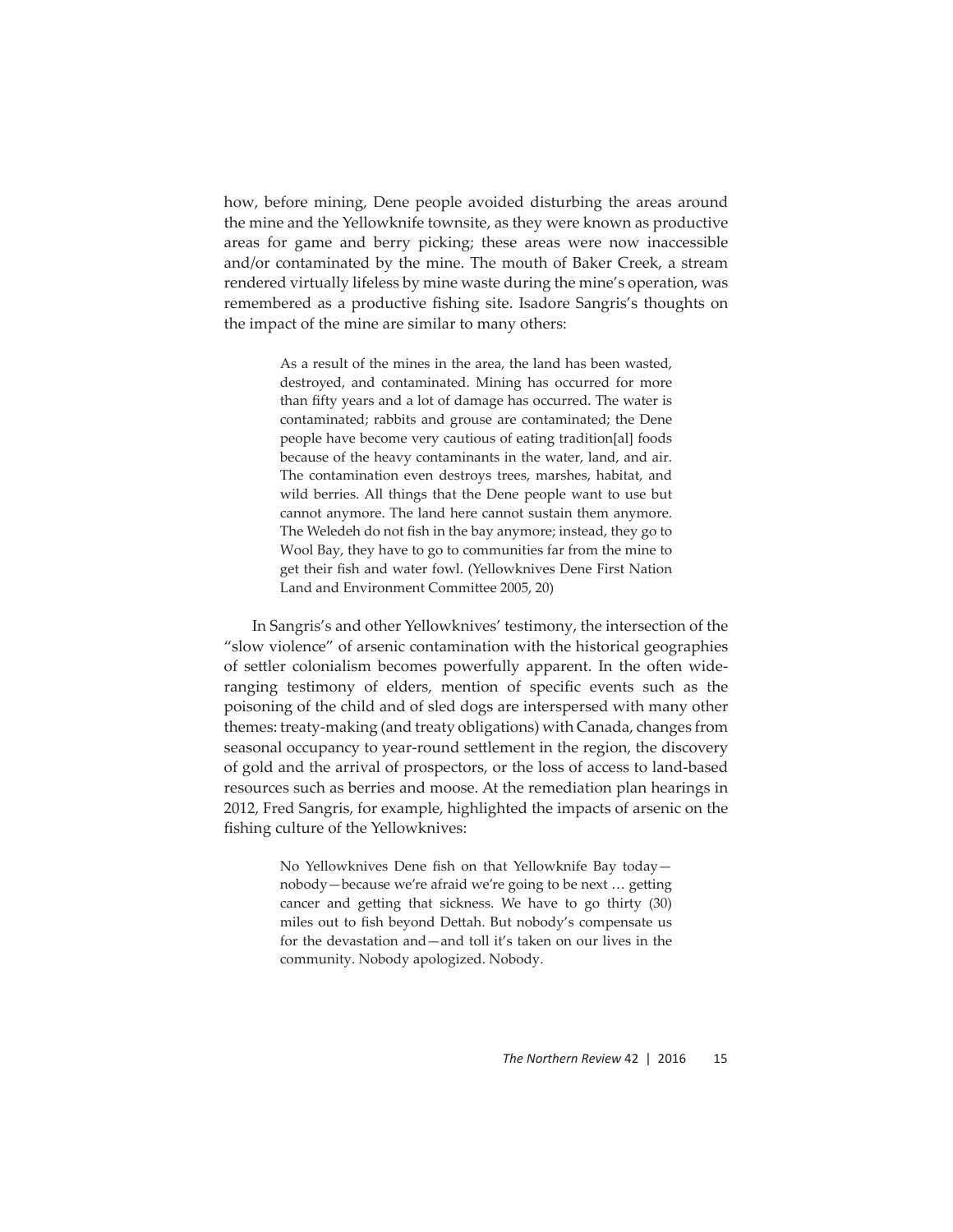So a way of life that was promised to us in the treaties is no longer a promise. It's a violation of our treaty rights, because we fished in Yellowknife Bay, and we cannot fish there anymore. We get many of our medicine plants in Yellowknife Bay. They don't work anymore. Many of the sediment, the mud, 4 inches of it, in Yellowknife Bay, it's all arsenic.

For us, this great beautiful bay which used to support our lives, give us all the resources in our culture and our way of life, it's all gone, because the mine was so important to some people that it didn't really matter. Give them the permit. Give them water licence. Jobs are more important. But the Indian people who live here, took its toll, devastated. And we're still like that today. (MVEIRB 2012: 251)

In this account, the toxic effects of arsenic are not only acute or immediate, but chronic and intergenerational. It reflects a slow violence that, as Nixon (2011, 2) suggests, is "incremental and accretive, its calamitous repercussions playing out across a range of scales."

This sense of injustice does not merely encompass historical pollution issues, but also includes ongoing and future toxic legacies at Giant. To address the long-term problems associated with the 237,000 tonnes of arsenic trioxide buried at the site, the federal government proposed a controversial solution: freeze the underground arsenic chambers and maintain the site in perpetuity (Aboriginal Affairs and Northern Development Canada 2013). Long-term care and maintenance activities would include water pumping, water treatment, and periodic replacement of the freezing apparatus—all on an incomprehensible timeline of "forever," as formulated in the original remediation plan.

Yellowknife community activists and First Nations critics challenged this plan on a number of levels. First, they pointed out, there were few details on how the site would be funded, managed, and monitored beyond the implementation phase for a potentially unknown period of time. Second, the plan made only vague promises for "further research" towards the ultimate removal of the arsenic and restoration of the site (which was the preference of the Yellowknives Dene). Finally, critics raised the question of how public knowledge and understanding of the site's extreme hazards would be communicated to the far distant future. This concern dovetailed with questions surrounding the projected end land use at the former mine site.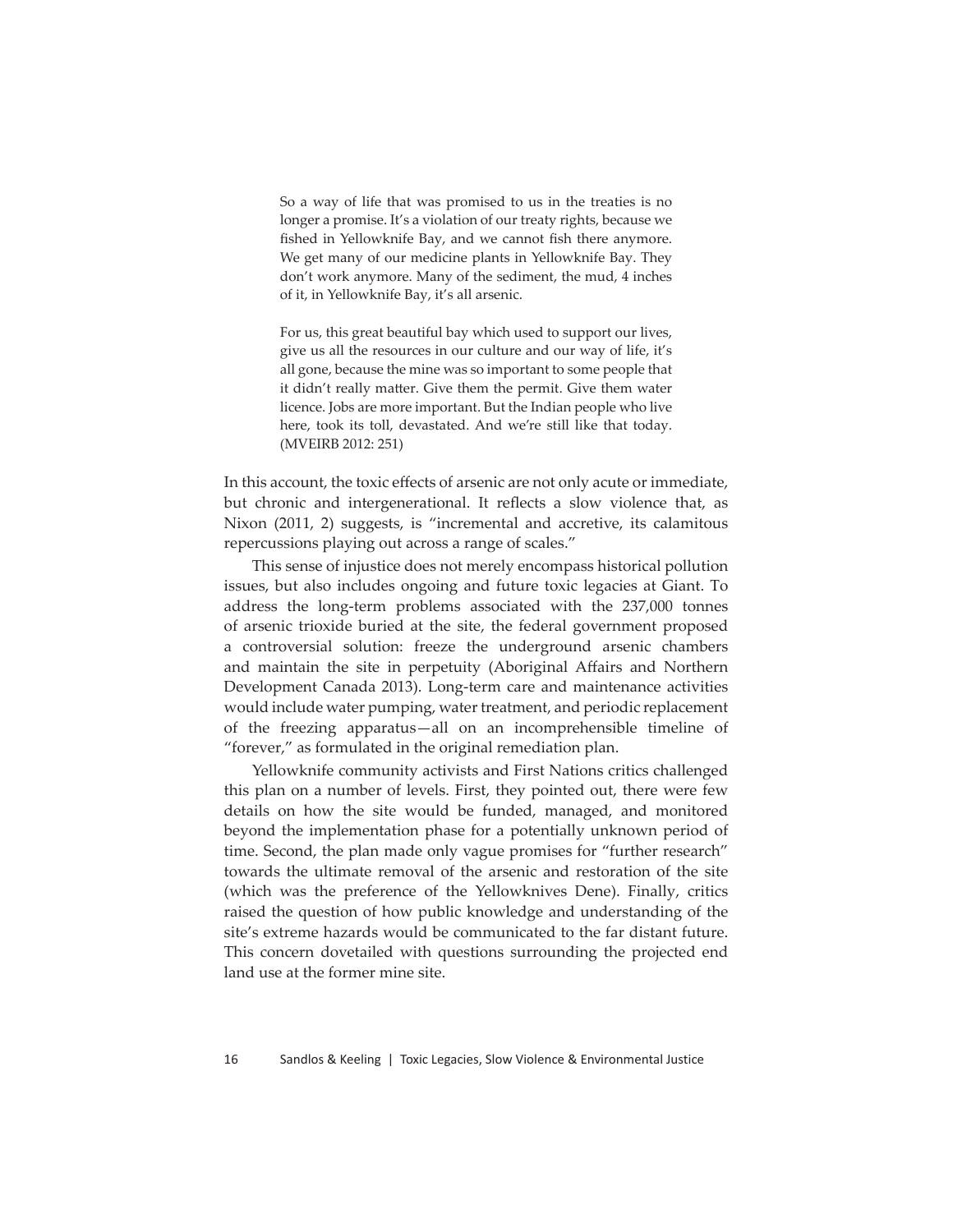These latter issues emerged most forcefully in workshops and reports generated by a Yellowknife non-governmental organization, Alternatives North, often in collaboration with the Yellowknives Dene First Nation. At a community workshop on "perpetual care" arrangements at Giant Mine, Yellowknives elders linked the challenge of future management of permanent waste storage with their desire for recognition of the community's historical experience of contamination from the mine. The workshop report noted participants felt that "to do justice to future generations, we need to do justice to current generations. There needs to be an apology for the injustices of Giant Mine" (Alternatives North 2011, 14) Although recognizing the challenge of planning for permanently managing toxins at Giant, participants also urged the incorporation of Dene Indigenous knowledge into such plans, noting that the Dene had already occupied and cared for the land for thousands of years.<sup>1</sup>

The Yellowknives asserted the connections between their colonial past and the long-term future of the Giant Mine Remediation Project most emphatically during the 2012 public hearings of the environmental assessment. Speaking before the Mackenzie Valley Review Board, Chief Eddie Sangris suggested, "Giant Mine is the most significant environmental disaster in our people's history … Yellowknives Dene must be acknowledged for their stake in this remediation project and the future of our land" (MVEIRB 2012b: 311). In an impassioned speech, Yellowknives Dene First Nation Councillor Mary Rose Sundberg discussed her concern about the long-term future contamination at Giant, in light of not only the Dene experience of colonialism and marginalization, but also their future in their traditional territory. Her testimony at the hearing also addressed the question—largely unconsidered in the government's remediation proposal—of toxic effects for future generations, inheritors of the mine's toxic legacy. "How do we communicate to our future generation? How do we tell them that this monster underground is dangerous, do not go there or even go near it?" she asked, highlighting the uncertain abilities of future governments to ensure maintenance and security of the site for hundreds, perhaps thousands of years into the future (MVEIRB 2012b, 345). Sundberg's (and others') interventions on the questions of perpetual care and communicating with future generations expanded otherwise banal projections of "future land use" at the remediated site into a complex and thorny discussion of how to both commemorate the past and represent the toxicity of the site through time.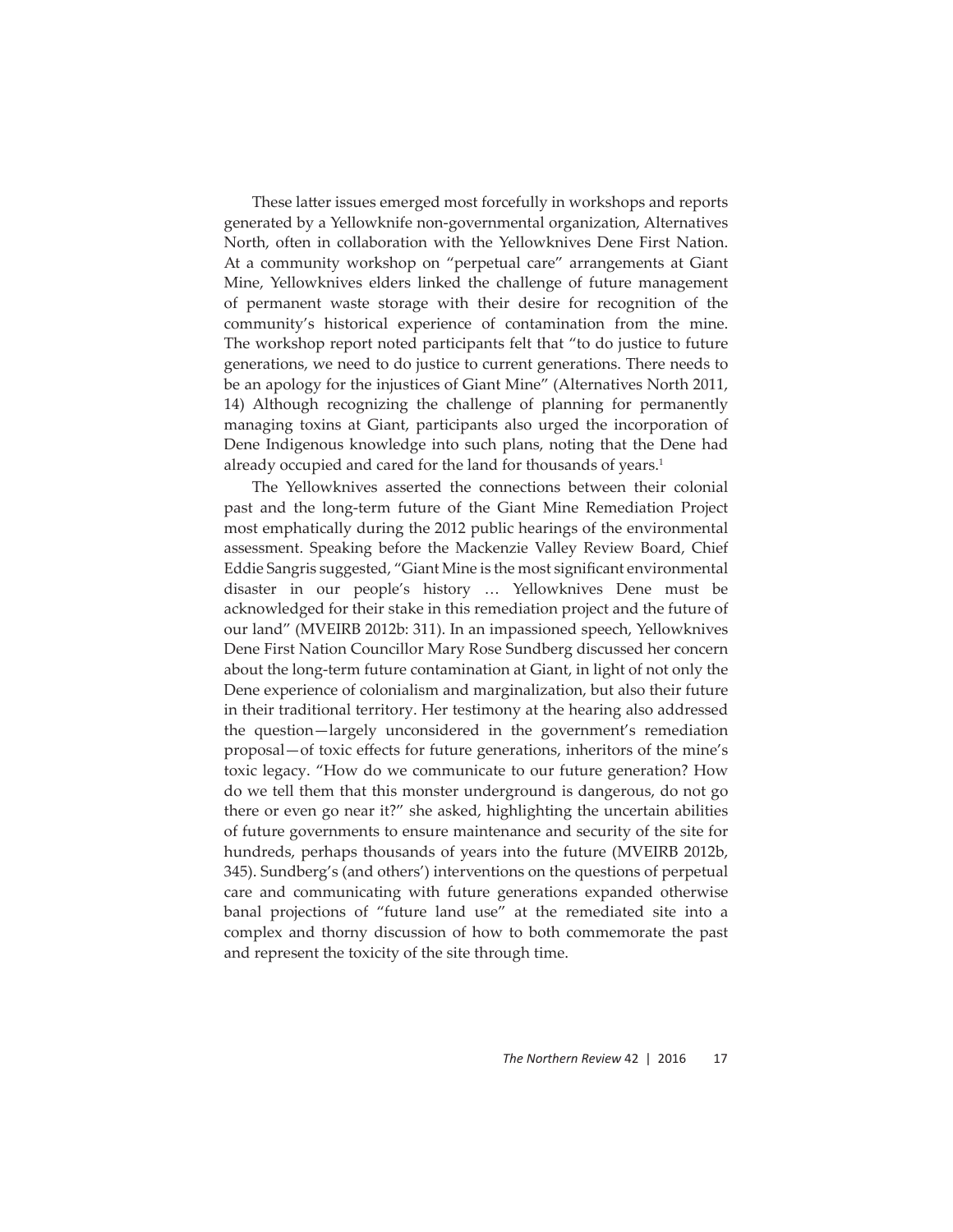### **Conclusion**

Like the activists and writers featured in Nixon's *Slow Violence and the Environmentalism of the Poor,* Yellowknives Dene interventions such as Sundberg's have disrupted official representations that seek to confine arsenic contamination to a nearly forgotten dark past, or to minimize responsibilities to future generations. Rather, they suggest the complex connections between the historical geographies of settler colonialism, resource development, and environmental injustice in Yellowknife. These forces converged during the early mining period to produce an unequal pathway of exposure to arsenic from Giant Mine to nearby Yellowknives Dene communities, who were not only located downwind of the mine's roaster stack, but whose history of colonization, social marginality, and land-based activities made them especially vulnerable to the toxic effects of arsenic pollution.

The Giant Mine case reinforces that a broader conception of environmental justice, beyond questions of waste siting or resource disputes, is critical to understanding the historical and contemporary implications of Indigenous environmental justice struggles in the North and beyond. Recent scholarship is beginning to highlight how Indigenous environmental struggles are situated within and intersect with wider processes of colonial dispossession and socio-economic marginality. At the same time, the Yellowknives' cultural connections to land also form the basis for their contemporary political claims for recognition and redress (including compensation) for the environmental injustices of the past, present, and future of Giant (Sandlos and Keeling 2015). In highlighting the connections between colonialism and contamination, their advocacy directly addresses the representational challenges posed by the "slow violence" of permanent pollution. As the processes of remediation planning move forward at Giant Mine, it is critical for public authorities to reckon with these claims, or risk reproducing the social exclusion and environmental injustice that characterized the original mine development.

#### **Authors**

**John Sandlos** is associate professor in the Department of History at Memorial University of Newfoundland.

**Arn Keeling** is associate professor in the Department of Geography at Memorial University of Newfoundland.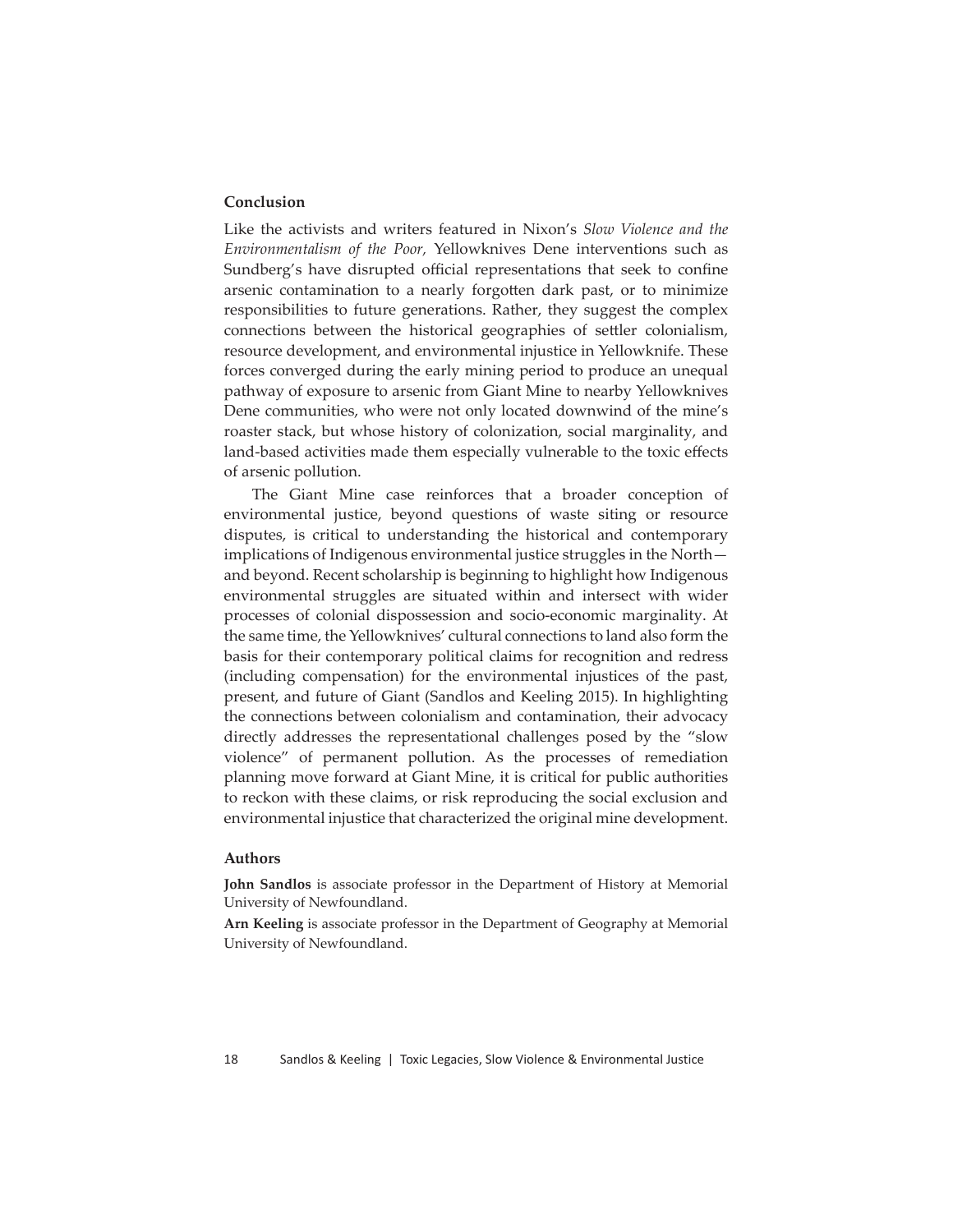### **Notes**

1. To some extent, these concerns were addressed in the report of the environmental assessment, which recommended the remediation project only be licensed for 100 years. Nevertheless, there remains no assurance the problem of arsenic storage and contamination will be resolved by that time.

## **Works Cited**

- Abel, K. 1993. *Drum Songs: Glimpses of Dene History.* Montreal: McGill-Queen's University Press.
- Aboriginal Affairs and Northern Development Canada. 2013. "Remediation Plan." http://www.aadnc-aandc.gc.ca/eng/1100100027395/1100100027396.
- Alternatives North. 2011. "From Despair to Wisdom: Perpetual Care and the Future of Giant Mine." Report on workshop held September 26-27, Dettah, NWT.
- Auditor General of Canada. 2012. "Report of the Commissioner of Environment and Sustainable Development-Spring 2012." Ottawa: Public Works and Government Services.
- CBC News online. 2013. "Yellowknife's Giant Mine cleanup costs to double." 27 March. http://www.cbc.ca/news/canada/north/yellowknife-s-giant-minecleanup-costs.html.
- De Villiers, A.J., and P.M. Baker. 1970. *An Investigation of the Health Status of Inhabitants of Yellowknife, Northwest Territories,* Occupational Health Division, Environmental Health Directorate, Department of Health and Welfare. Ottawa.
- Gibson, G., and J. Klinck. 2005. "Canada's Resilient North: The Impact of Mining on Aboriginal Communities." *Pimatisiwin: A Journal of Aboriginal and Indigenous Community Health 3*(1): 116–139.
- Goodall, H. 2006. "Indigenous Peoples, Colonialism, and Memories of Environmental Injustice." In *Echoes from the Poisoned Well: Global Memories of Environmental Injustice* edited by Sylvia Hood Washington, Paul C. Rosier, and Heather Goodall*,* 73–95. Oxford: Lexington Books.
- Kay, K. 1968. "A Look at the Future of Hazardous Contamination of the Circumpolar Environment." *Archives of Environmental Health* 17: 653–661.
- Keeling, A., and J. Sandlos. 2009. Environmental Justice Goes Underground? Historical Notes from Canada's Northern Mining Frontier. *Environmental Justice 2*(3): 117–125.
- Kirsch, S. 2001. "Environmental Disaster, 'Culture Loss,' and the Law." *Current Anthropology* 42(2): 167–198.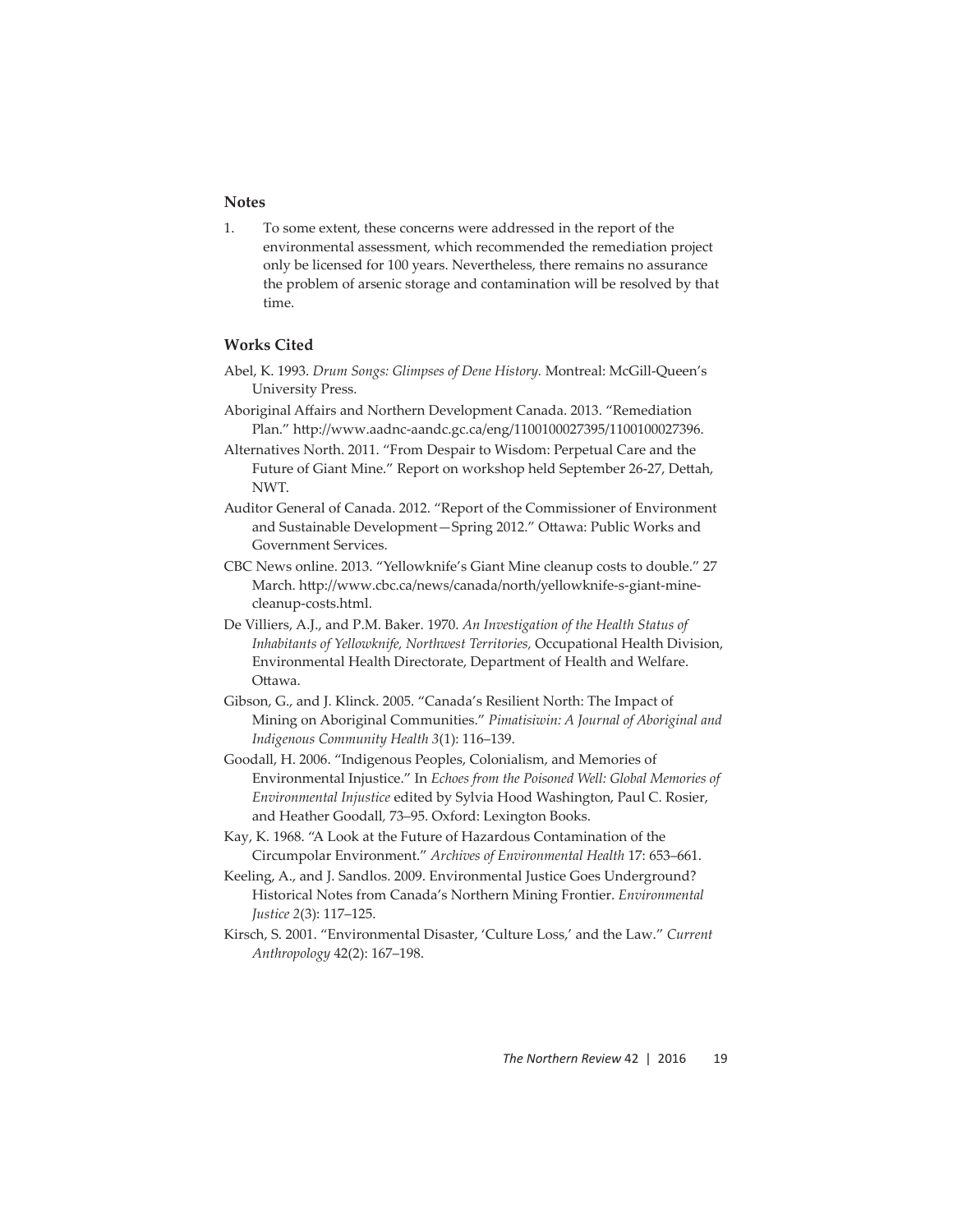Kirsch, S. 2006. *Reverse Anthropology: Indigenous Analysis of Social and Environmental Relations in New Guinea*. Stanford, CA: Stanford University Press.

Langston, N. 2010. "Toxic Inequities: Chemical Exposures and Indigenous Communities in Canada and the United States." *Natural Resources Journal*, 50(2): 393–406.

Mackenzie Valley Environmental Impact Review Board (MVEIRB). 2012a. Giant Mine Remediation Environmental Assessment Hearing EA-0809-001, Yellowknife, Sept. 11.

- Mackenzie Valley Environmental Impact Review Board (MVEIRB). 2012b. Giant Mine Remediation Environmental Assessment Hearing EA-0809-001, Yellowknife, Sept. 12.
- McGregor, D. 2009. "Honouring our Relations: An Anishnaabe Perspective on Environmental Justice." In *Speaking for Ourselves: Environmental Justice in Canada* edited by J. Agyeman, P. Cole, R. Haluza-DeLay, and P. O'Riley, 27–41. Vancouver: UBC Press.
- Mitman, G., Murphy, M., and C. Sellers. 2004. "A Cloud Over History." *Osiris* 2nd Series 19: 1–17.
- Murphy, M. 2008. "Chemical Regimes of Living." *Environmental History* 13: 695–703.
- Nash, L. 2006. *Inescapable Ecologies: A History of Environment, Disease, and Knowledge*. Berkeley: University of California Press.
- Nixon, R. 2011. *Slow Violence and the Environmentalism of the Poor*. Cambridge: Harvard University Press.
- Parlee, B., J. O'Neil, and Lutsel K'e Dene First Nation. 2007. "'The Dene Way of Life': Perspectives on Health from Canada's North." *Journal of Canadian Studies* 41(3): 112–133.
- Rosier, P.C. 2006. "Fond Memories and Bitter Struggles: Concerted Resistance to Environmental Injustices in Postwar Native America." In *Echoes from the Poisoned Well: Global Memories of Environmental Injustice,* Sylvia Hood Washington, Paul C. Rosier, and Heather Goodall, 35–54. Oxford: Lexington Books.
- Sandlos, J., and A. Keeling. 2015. Aboriginal Communities, Traditional Knowledge, and the Environmental Legacies of Extractive Development in Canada. *The Extractive Industries and Society* 3(2): 278–287*.* doi:10.1016/j. exis.2015.06.005.
- Sandlos, J., and A. Keeling. 2012. "Giant Mine: Historical Summary." Report submitted to the Mackenzie Valley Environmental Impact Review Board. http://www.reviewboard.ca/upload/project\_document/EA0809-001\_Giant\_ Mine\_\_History\_Summary.PDF.